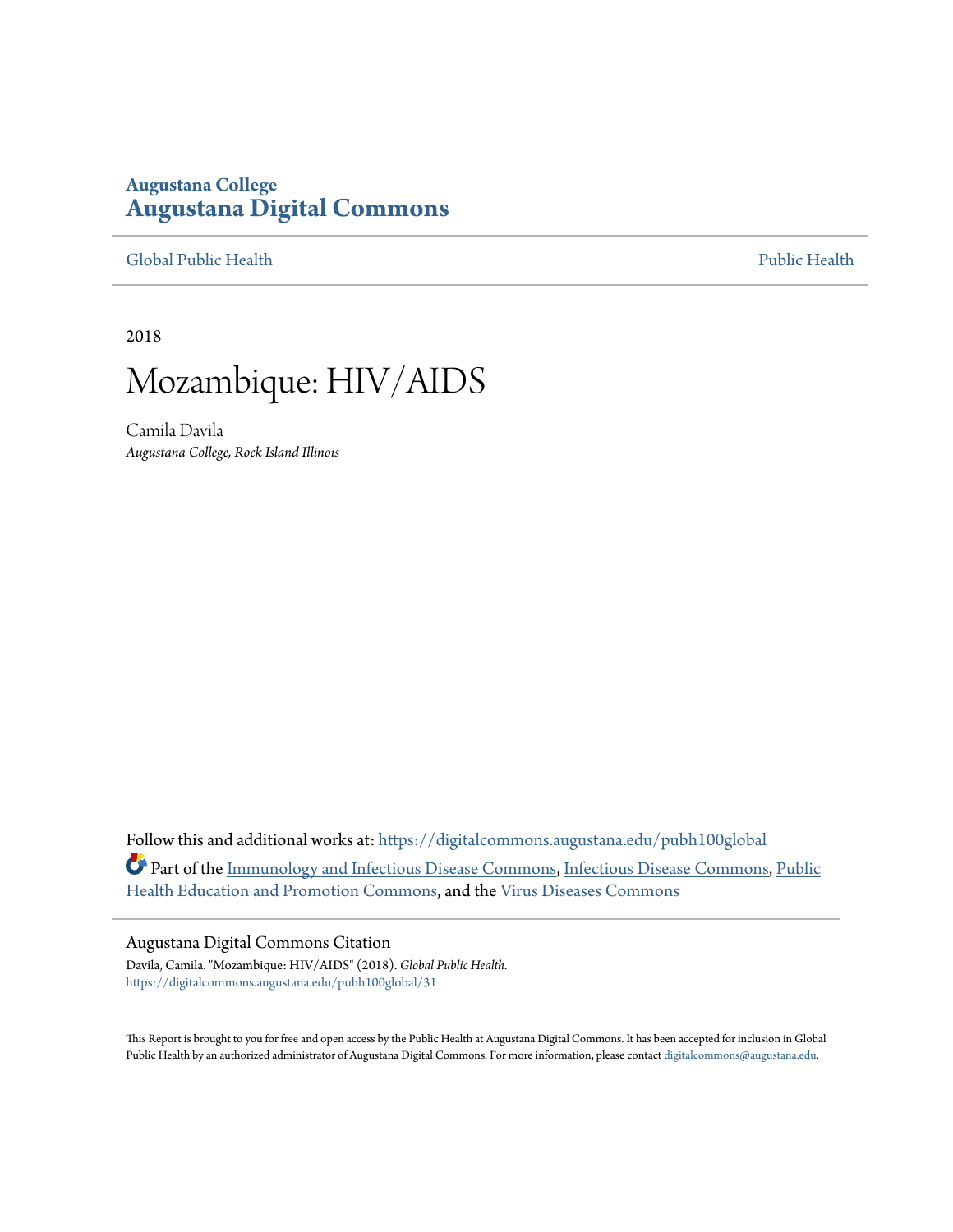# MOZAMBIQUE

## PUBLIC HEALTH BRIEF (PUBH 100) CAMILA DAVILA

Location: Mozambique is in Southeastern Africa and borders the Mozambique Channel. Its neighboring countries are South Africa, Tanzania, Malawi, and Zimbabwe. It is also located next to the Indian Ocean. (CIA, 2018)

Population: Total population is 26, 573, 706 people. The top four most common races/ethnicities are African (99.68%), Euro Africans (.2%), Indian (.08%), and Europeans (.06%). Some of the most popular tribes are Markhuwa, Tsonga, Lomwe, and others. It is mostly known as a country of emigration. (CIA, 2018)

Religion: The most common religions are as follows, Catholics (28.4%), Muslims (17.9%), Zionist Christians (15.5%), and Protestants (2.2%). (CIA, 2018)

Language: Emarkhuwa (25.3%), Xichangana (10.3%), and the official language, Portuguese (10.7%). (CIA, 2018)

Government: Mozambique has a Presidential Republic. Their current president is Filipe Jacinto Nyusi who has been in office since 2015. Furthermore, their law is a mixture between Portuguese Civil Law and Customary Law. Their presidents are elected by absolute majority vote. (CIA, 2018)

Challenges: Mozambique often faces problems with malaria, which mainly affects children. Malaria accounts for about a quarter of all deaths in children under the age of five (Our Africa, n.d). There has been a total of 4.3 million cases of malaria since 2009 (WHO, 2009). Furthermore, Mozambique also faces issues with poverty. Approximately 70% of the population lives in poverty, with most living at 2 dollars a day (Our Africa, n.d). Due to their problem with poverty, malnutrition is also a big issue. One fifth of children under the age of five are malnourished (WHO 2000-2009). Mozambique also faces challenges with illicit drugs. Some of these drugs include South Asian hashish, heroin, South American cocaine, methaqualone, and cannabis (CIA, 2018). Some of the drugs are used for local consumption while others are being exported. Finally, a big challenge in Mozambique is HIV/AIDS which affects a large part of their population. The health problem of HIV/AIDS will be further explored below.